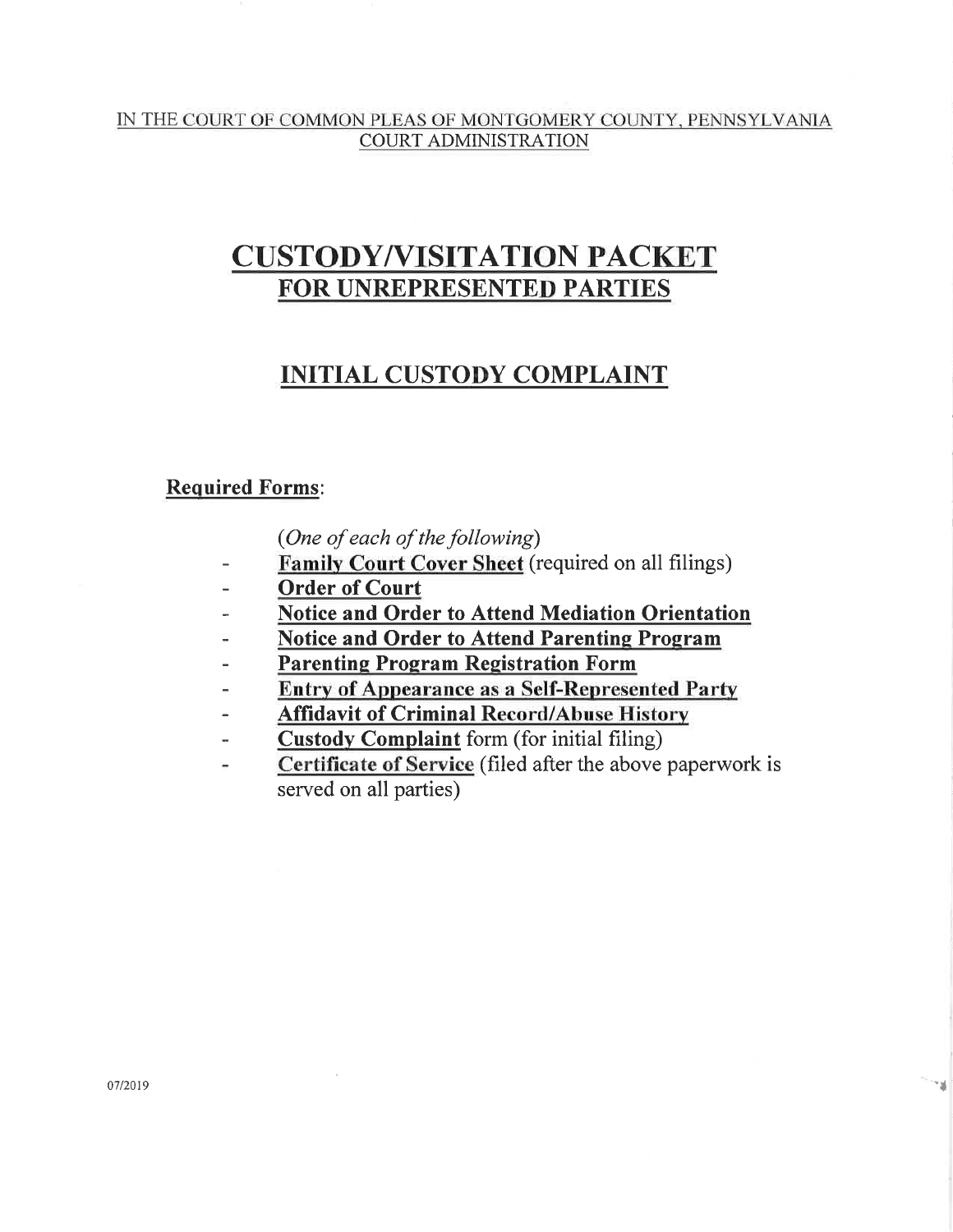# **Custody/Visitation Filing Instructions for Unrepresented Parties**

Follow these directions if you are filing any complaint or petition for custody. The required forms that you will need for this process are attached.

The following steps apply to the filing party only:

- Pick up and Complete Paperwork at Court Administration. Go to Step  $#1$ : Family Court in Court Administration, 2<sup>nd</sup> Floor, Courthouse. You will need the correct address of the other parties. If there is an existing case for custody, you will also need the case number and a copy of the current custody order.
- Court Staff will assign a Mediator to the case and an attendance Step  $#2$ : date for the Parenting Program. A court staff member must assign a Mediator and a seminar attendance date to your case before the paperwork is filed in the Prothonotary's Office.
- File Original Documents in Prothonotary's Office. All documents, Step  $#3$ : including the Family Court Cover Sheet, Order of Court, Notice and Order to Attend Mediation Orientation, Notice and Order to Attend the Parenting program, Entry of Appearance, and Affidavit of Criminal History must be filed in the Prothonotary's Office, 1<sup>st</sup> Floor, Courthouse. Unless you qualify to proceed without payment (IFP), there are fees for custody filings. There is a minimal charge for making copies of the original, filed documents.
- \*\*IMPORTANT\*\* The filing party must SERVE a copy of the Step  $#4$ : completed paperwork, including all documents, and a blank Affidavit of Criminal Offenses AND THIS INSTRUCTION SHEET, upon the opposing party. You may do this by regular mail, certified mail or in person.
- The filing party must complete and file the attached CERTIFICATE Step  $#5$ : **OF SERVICE.** Make sure that you include the names of the documents served, the date served, the name and address of the person(s) served, and the method of service. The completed Certificate of Service must be mailed or brought to the Prothonotary and filed on the docket as proof that the Respondent(s) has (have) been notified of the filing.

07/2019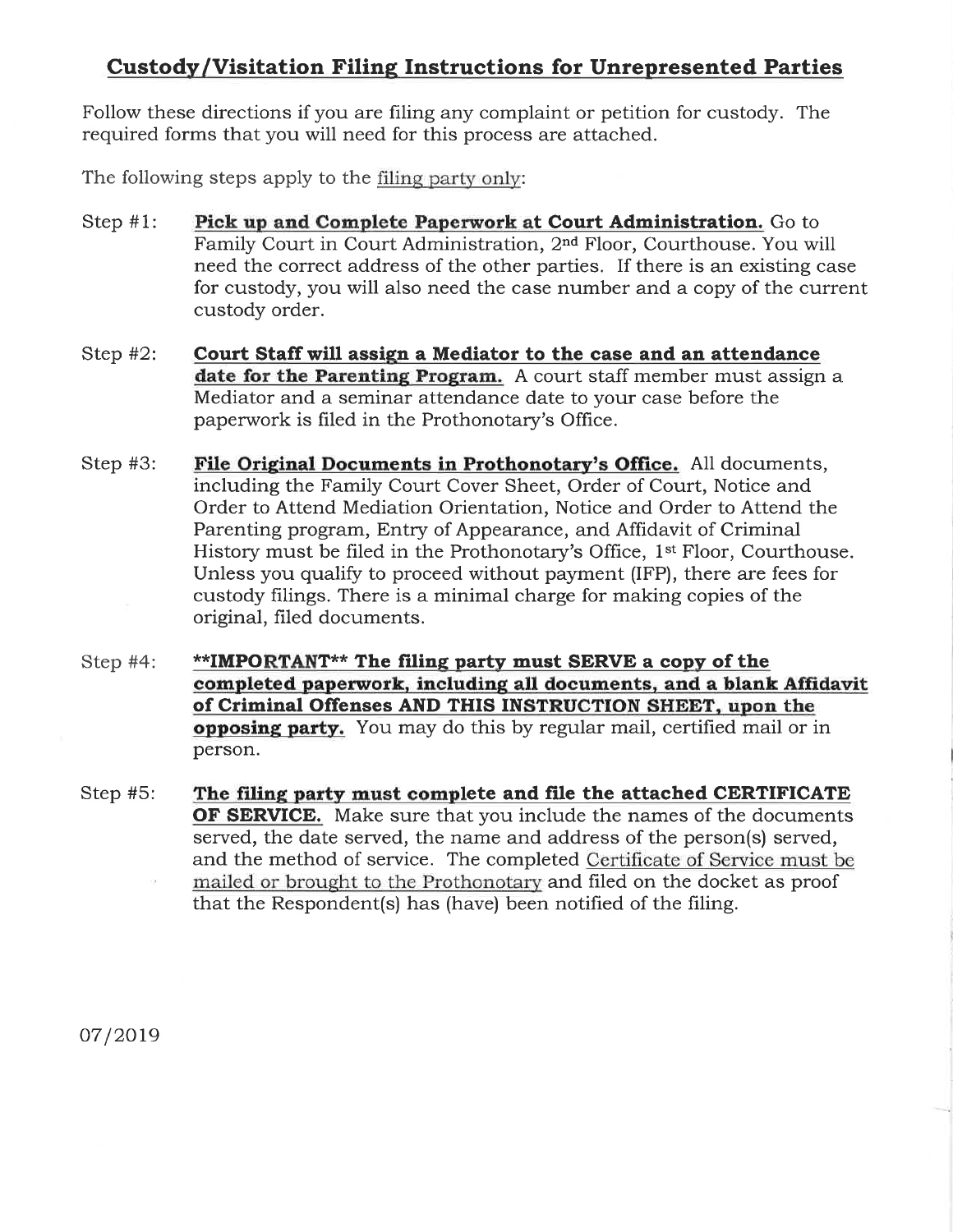The following is how the Custody process works (applies to all parties):

**CUSTODY MEDIATION ORIENTATION.** All parties are required to Step  $#1$ : contact the Mediator assigned by the Court within 7 days of filing the Petition or Complaint. The Mediation Orientation session must be conducted within 20 days of the date of filing. Details regarding Mediation Orientation, including the cost of the session, are outlined in the Order of Court. Counsel are not permitted to attend. Mediators must hold a post-graduate degree in law, or a mental health field such as psychiatry, psychology, counseling or family therapy. If you fail to attend the Mediation Orientation session, the Court may impose sanctions.

> If your case is SETTLED OR RESOLVED prior to your scheduled Custody Conciliation Conference, an original agreement signed by all parties may be submitted to the Custody Conciliation Office. A sample Custody Agreement is available on the Court's website at http://www.courts.montcopa.org. If the agreement is approved and signed by the Master or Judge prior to your Conciliation date, parties will be excused from attending the Conference, and the agreement will be entered on the docket as an Agreed Order of the Court. Unless you are specifically excused you must attend the Conciliation Conference.

- **PARENTING PROGRAM.** Parties are required to attend an approved Step  $#2$ : education seminar on the general responsibilities of separated/divorced parents or guardians. Course dates and the cost of this program are outlined in the Notice which is part of your packet. If you fail to attend this seminar, the Court may impose sanctions.
- **CUSTODY CONCILIATION CONFERENCE.** All parties and counsel will Step  $#3$ : receive notice in the mail from the Court when the Custody Conciliation Conference is scheduled. The Custody Conciliator is an attorney appointed by the Court for the purpose of attempting to resolve the dispute prior to the need for judicial involvement. There is no "record" or transcript of the conference. Counsel and parties must attend. Children are NOT to attend the initial conference. If deemed necessary, a separate interview will be scheduled with the child(ren).

If your case is resolved at the Conciliation level, an Agreed Order will be submitted to the Court for a Judge to sign, and no further court appearance is required. Cases that are not resolved by the Conciliator are "forwarded to Court" for scheduling before a Judge.

Step  $#4$ : **SHORT LIST HEARING before a Judge.** All parties and counsel will receive notice in the mail from the Court when the Short List Hearing/Conference is scheduled before the Judge. If the matter is not resolved at the short list hearing/conference – the matter will be scheduled for a "protracted" or full hearing before the Judge.

Child care is available by calling Court Care (610-292-4956) at least 2 days prior to your scheduled date.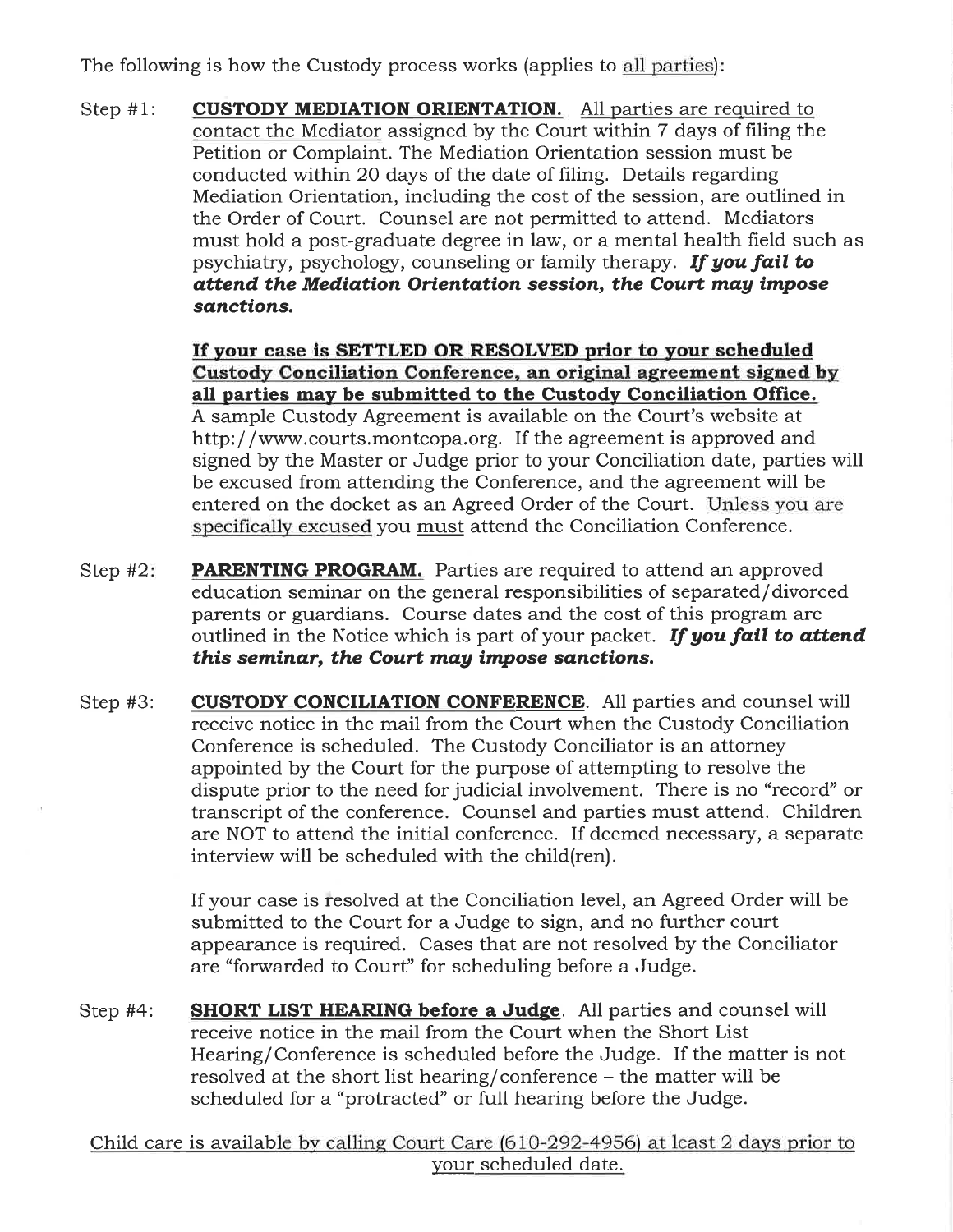#### IN THE COURT OF COMMON PLEAS OF MONTGOMERY COUNTY, PENNSYLVANIA

## **FAMILY COURT COVER SHEET**

|                              | Attorney for Plaintiff ID:<br>Attorney for Plaintiff Phone Number & Email Address                                                                                                               |  |  |
|------------------------------|-------------------------------------------------------------------------------------------------------------------------------------------------------------------------------------------------|--|--|
| VS.                          | Plaintiff Phone Number & Email Address (REQUIRED)                                                                                                                                               |  |  |
|                              | ID:<br><b>Attorney for Defendant</b>                                                                                                                                                            |  |  |
|                              | Attorney for Defendant Phone Number & Email Address                                                                                                                                             |  |  |
|                              | Defendant Phone Number & Email Address (REQUIRED)                                                                                                                                               |  |  |
|                              | AVERMENT OF CONSOLIDATION                                                                                                                                                                       |  |  |
|                              | On the space below, please provide the docket number of all other companion cases associated<br>with this case (including any closed files involving the same party-litigants) that related to: |  |  |
| Divorce Annulment<br>1.      | Support<br>2.                                                                                                                                                                                   |  |  |
| Equitable Distribution<br>3. | Paternity<br>4.                                                                                                                                                                                 |  |  |
| Custody/Visitation<br>5.     | Special Relief<br>6.                                                                                                                                                                            |  |  |

Outstanding/Temporary/Final Protection from Abuse Order  $7.$ 

I certify that the information provided above is comprehensive and complete to the best of my

knowledge and that I have formally entered my appearance for the case captioned above:

 $BY:$ 

Check the box if this is a Custody matter involving RELOCATION.

 $8/30/18$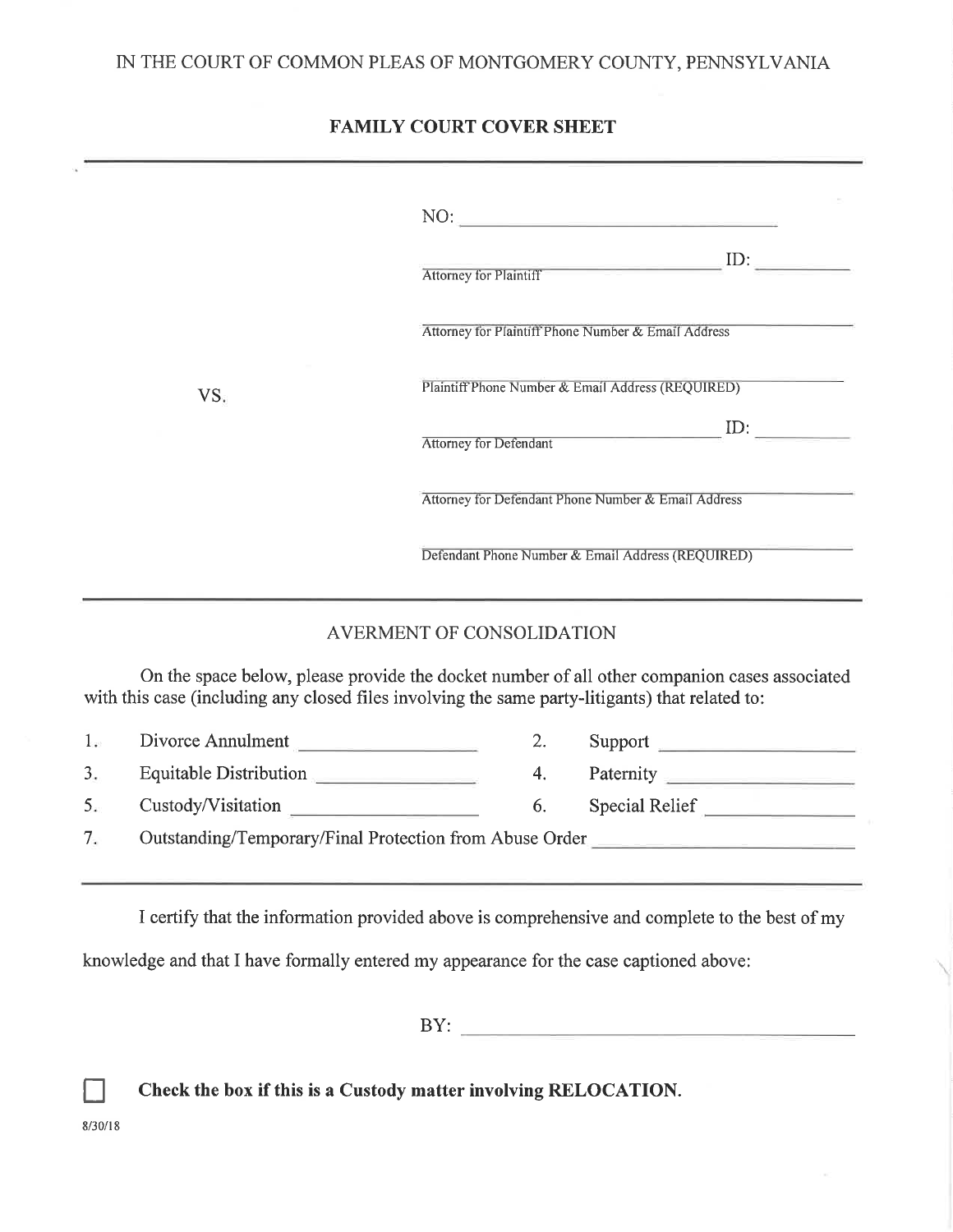#### IN THE COURT OF COMMON PLEAS OF MONTGOMERY COUNTY, PENNSYLVANIA **CIVIL ACTION - LAW**

NO.  $\ddot{\cdot}$  $V_{\star}$ ÷  $\tilde{\Sigma}$ 

#### **ORDER OF COURT**

A complaint has been filed in the Court of Common Pleas of Montgomery County concerning (shared legal custody) (sole legal custody) (partial physical custody) (primary physical custody) (shared physical custody) (sole physical custody) (supervised physical custody) of the minor child(ren) named in the attached Complaint/Petition.

The Court has learned you may have a legal interest in custody of the child(ren) named. If you wish to assert your claim to custodial rights, you may file a counterclaim.

A Custody Conciliation Conference will be scheduled by the Court. If you fail to appear as provided by the scheduling order that will be mailed to you in the future, an order for custody may be entered against you or the Court may issue a warrant for your arrest.

You are also Ordered to attend both Mediation Orientation and the *Parenting Program*, as described in the Orders attached to this notice, prior to the Custody Conciliation Conference. Failure to attend either program may result in sanctions to be imposed by the Court.

You must file with the court a verification regarding any criminal record or abuse history regarding you and anyone living in your household on or before your initial court date, but no later than 30 days after service of the complaint or petition.

No party may make a change in the residence of any child which significantly impairs the ability of the other party to exercise custodial rights without first complying with all of the applicable provisions of 23 Pa.C.S. §5337 and Pa. R.C.P. No. 1915.17 regarding relocation.

YOU SHOULD TAKE THIS PAPER TO YOUR LAWYER AT ONCE. IF YOU DO NOT HAVE A LAWYER OR CANNOT AFFORD ONE, GO TO OR TELEPHONE THE OFFICE SET FORTH BELOW TO FIND OUT WHERE YOU CAN GET LEGAL HELP. THIS OFFICE CAN PROVIDE YOU WITH INFORMATION ABOUT HIRING A LAWYER.

IF YOU CANNOT AFFORD TO HIRE A LAWYER, THIS OFFICE MAY BE ABLE TO PROVIDE YOU WITH INFORMATION ABOUT AGENCIES THAT MAY OFFER LEGAL SERVICES TO ELIGIBLE PERSONS AT A REDUCED FEE OR NO FEE.

#### **LAWYER REFERENCE SERVICE** MONTGOMERY BAR ASSOCIATION 100 WEST AIRY STREET, NORRISTOWN, PA 19401 610-279-9660, EXT. 201

#### AMERICANS WITH DISABILITIES ACT OF 1990

The Court of Common Pleas of Montgomery County is required by law to comply with the Americans with Disabilities Act of 1990. For information about accessible facilities and reasonable accommodations available to disabled individuals having business with the Court, please contact 610-278-3224. Arrangements must be made at least 72 hours prior to any hearing/business with the Court. 7/2019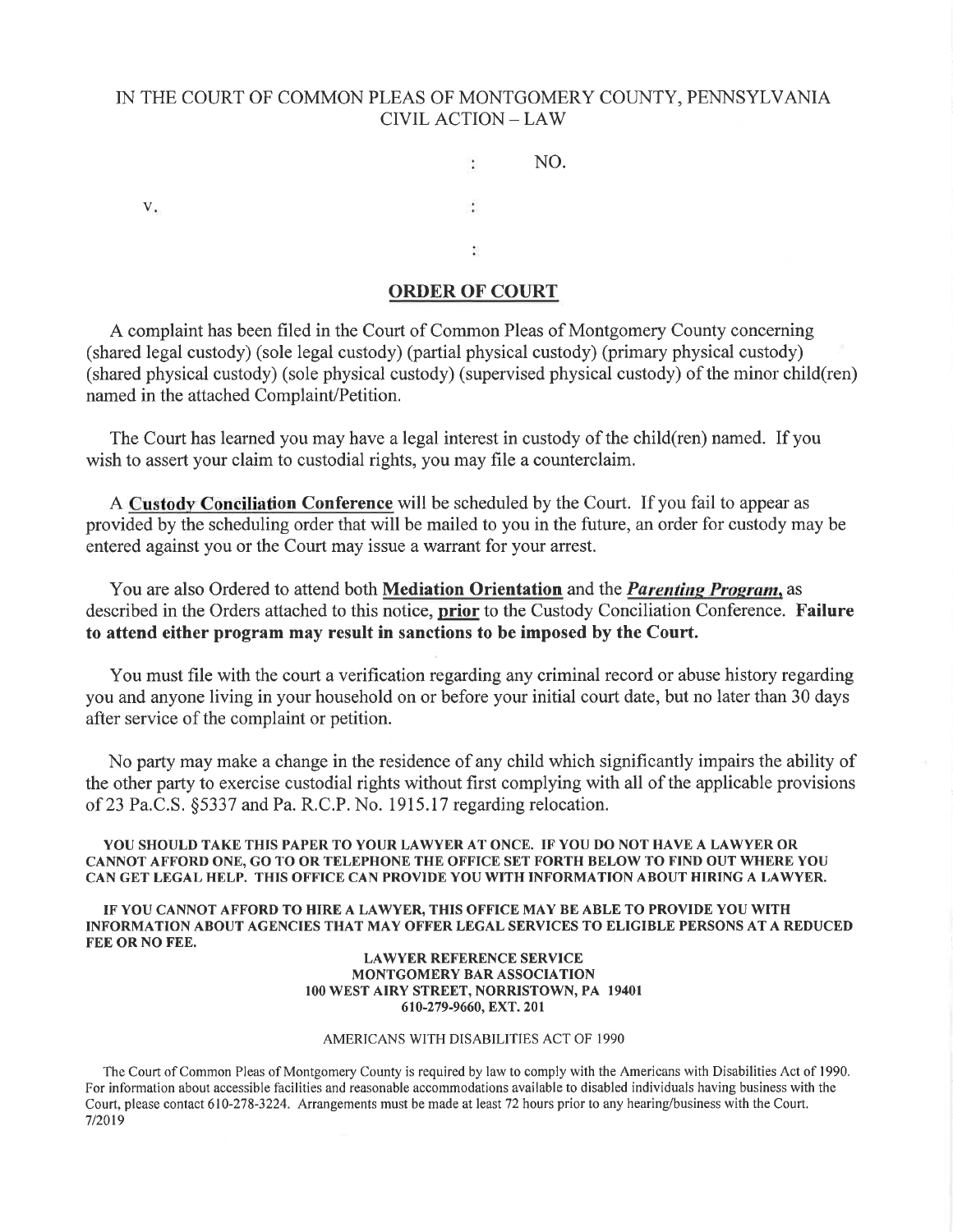### IN THE COURT OF COMMON PLEAS OF MONTGOMERY COUNTY, PENNSYLVANIA **CIVIL ACTION - LAW**

NO. ÷  $V_{\bullet}$ 鬧  $\ddot{\phantom{a}}$ 

### NOTICE AND ORDER TO ATTEND MEDIATION ORIENTATION

In order to promote resolution of custody and/or visitation disputes, this Court has instituted a mandatory mediation program. All parties in a custody action are required to meet together with a trained mediator for a mediation orientation session. Please note, however, that the orientation session is NOT required if a party or a party's child is or has been the subject of abuse either during the pendency of this action or within 24 months preceding the filing of this action.

You are directed to attend a mediation orientation session with the following mediator:

| Name:    |  |
|----------|--|
| Address: |  |
|          |  |
| Phone:   |  |

The parties may, however, agree to the selection of a different mediator than the mediator listed above. A list of qualified mediators is available in the Court Administration Office and on the Court's website at www.courts.montcopa.org. If the parties are unable to agree on the selection of a different mediator, then you shall attend mediation orientation with the mediator assigned above.

You are directed to contact the mediator assigned above, or other mediator selected by agreement of the parties, within seven (7) days of the date of this Order for the purpose of scheduling a mediation orientation appointment. You are directed to participate in the mediation orientation session within twenty (20) days of the date of this Order.

#### Failure to schedule and/or attend this session may result in the imposition of sanctions by the Court.

The cost to the parties will be \$200.00 for the mediation orientation session to be paid \$100.00 by each party, payable directly to the chosen or assigned mediator.

BY THE COURT:

Date:

Ct. Admin.

 $05/15$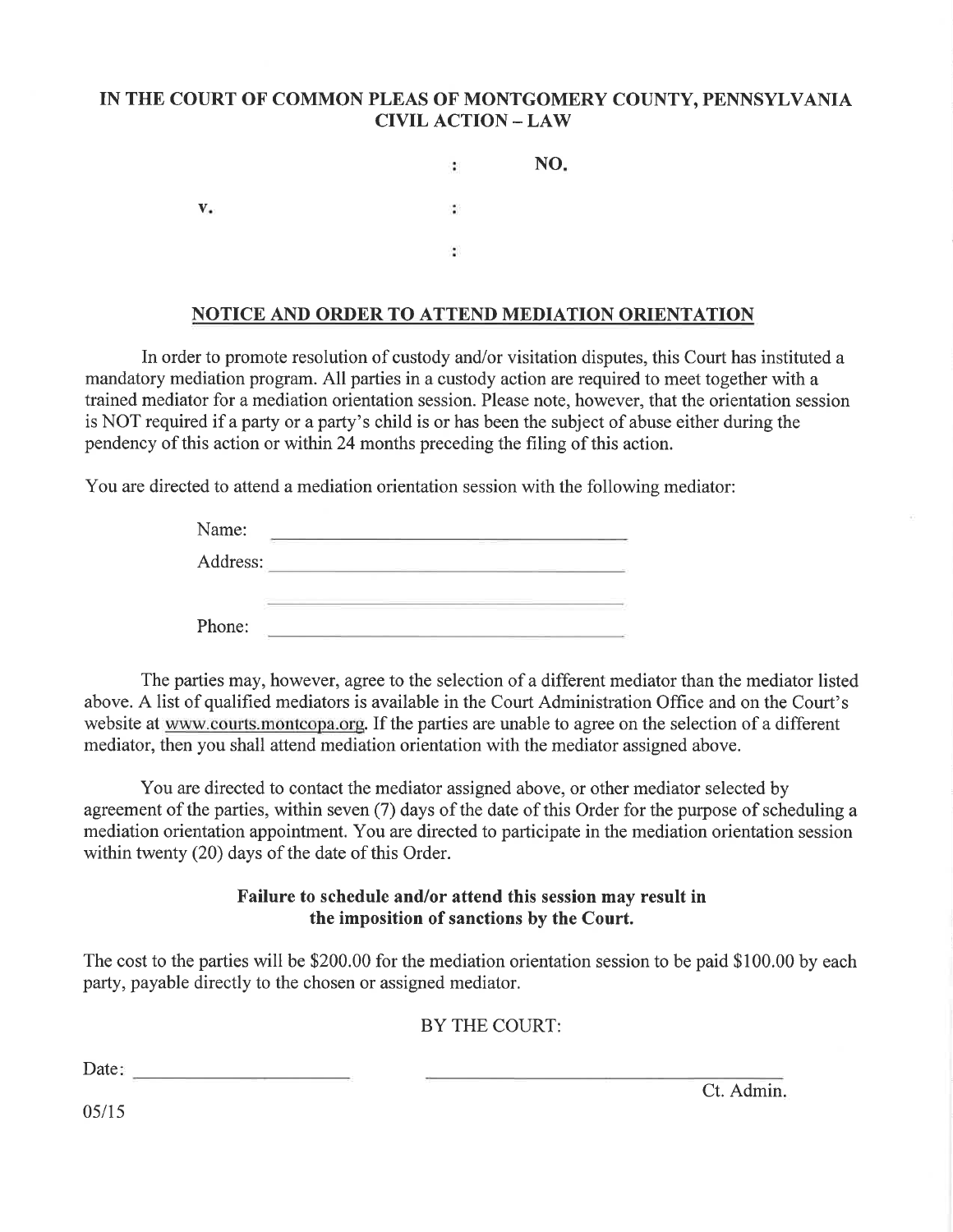### **IN THE COURT OF COMMON PLEAS OF MONTGOMERY COUNTY, PENNSYLVANIA CIVIL ACTION – LAW**

 **: NO. v. : :**

#### **ORDER TO ATTEND "THE CHILDREN COME FIRST" PROGRAM**

 Pursuant to Montgomery County Local Rule 1915.3, in an action for custody, partial custody or visitation, parties must attend an approved educational seminar on the general responsibilities of parents or guardians. Please note, however, that seminar attendance is NOT required in connection with any petition to modify custody where the parties have already attended the seminar within the past two (2) years. Further note that seminar attendance is required of all parties, regardless of current or previous marital status, or relationship.

 **The Children Come First** program is a **1 ½ hour workshop** in which instructors and participants will explore the potential social, emotional, and psychological implications on children during the divorce or separation process. *This seminar is for adults only; no childcare is available and children are not permitted to attend.* 

You are directed to attend **The Children Come First** program on the following, *suggested* date:

Date:  $\qquad \qquad \qquad$ 

|           | $(NOTE - if you are unable to attend on the above date, please access the$<br><b>thechildrencomefirstseminar.com</b> website to select another date) |
|-----------|------------------------------------------------------------------------------------------------------------------------------------------------------|
| Location: | <b>Hyatt Place - King of Prussia</b><br>440 American Ave.<br>King of Prussia, PA 19406                                                               |

**Pre-Registration for the Program is required.** The cost to each party is **\$60.00** for the Program. You are directed to immediately pre-register and remit payment by:

1. *PREFERRED METHOD* - Registering online and submitting payment by credit card or PayPal at **thechildrencomefirstseminar.com**

**OR IF YOU CAN'T ACCESS THE INTERNET:**

2. Completing the attached Registration Form and mailing with check or money order payable to **Marty Matika,** at **1003 W. 9th Ave, Suite B, King of Prussia, PA 19406.**

Please select your time preference on the Registration Form. The Registration Form is also available on the website **thechildrencomefirstseminar.com.** If you fail to complete and send the attached Registration Form, you will not be able to attend the Program. **Failure to attend this Program may result in the imposition of sanctions by the Court.**

BY THE COURT:

 $Date:$ 

Court Administrator

4/2022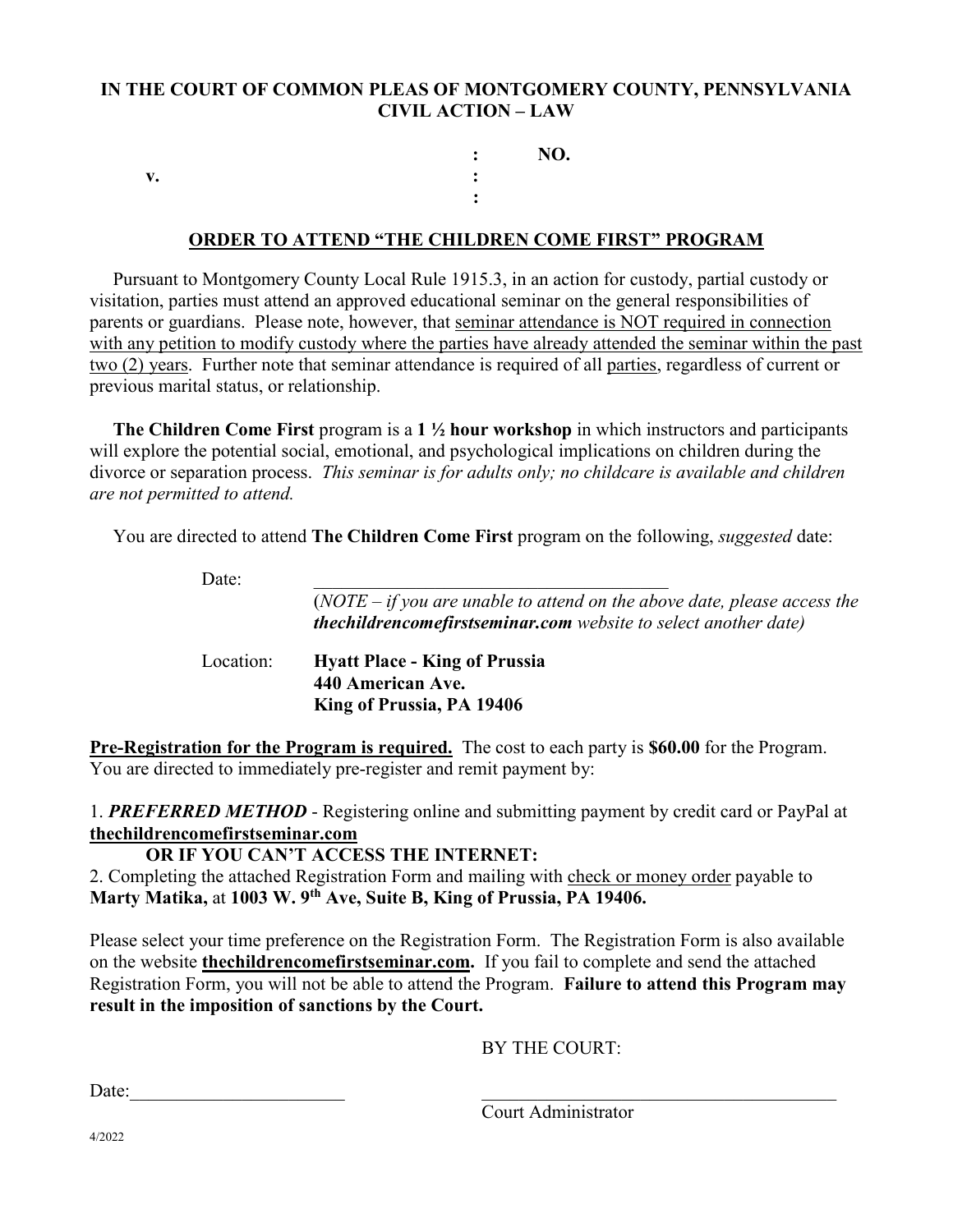### **"THE CHILDREN COME FIRST" PROGRAM**

#### **Pre-Registration for the Program is required. To Register:**

1. Register online and submit payment by credit card or PayPal at **thechildrencomefirstseminar.com.**

# **OR IF YOU CAN'T ACCESS THE INTERNET**

2. Complete the form below and enclose **\$60.00** by check or money order, payable to **Marty Matika** (do not send cash); Mail check and completed registration form to: **Marty Matika, 1003 W. 9th Ave, Suite B, King of Prussia, PA 19406.** 

 **\****A refund will be given only if notice of cancellation is received 7 days prior to the scheduled date. If you are receiving Legal Aid, the fee will be waived if you submit written proof of Legal Aid with this registration.* 

 **\*PLEASE NOTE\* IF YOU HAVE A PROBLEM WITH THE ASSIGNED DATE, PLEASE ACCESS thechildrencomefirstseminar.com WEBSITE TO SEE A CALENDAR OF OTHER** 

**AVAILABLE DATES.** *If you need to select another date, you may change the date listed on your Registration form. If there is an immediate scheduling problem (other than needing to pick another date) call (484)828-1412. Confirmation of your registration will be sent to you by e-mail only. DO NOT appear at the Program unless you receive a confirmation.*

| <b>Program Location:</b> | <b>Hyatt Place - King of Prussia</b> |  |
|--------------------------|--------------------------------------|--|
|                          | 440 American Ave.                    |  |
|                          | King of Prussia, PA 19406            |  |

**PLEASE COMPLETE ALL LINES ON THE REGISTRATION FORM BELOW** - - - - - - - - - - - - - - - - - - - - - - - - - - - - - - - - - - - - - - - - - - - - - - - - - - - - - - - - - - - - - - - - - - -

| <b>REGISTRATION FORM</b> |                                                                                                                       |  |  |  |
|--------------------------|-----------------------------------------------------------------------------------------------------------------------|--|--|--|
| Date Assigned:           | <u> 1989 - Johann Barn, mars eta inperiodo eta inperiodo eta inperiodo eta inperiodo eta inperiodo eta inperiodo </u> |  |  |  |
| Custody Case #           | (REQUIRED for filing of Certificate of Attendance)                                                                    |  |  |  |
| Name:                    |                                                                                                                       |  |  |  |
| Address:                 |                                                                                                                       |  |  |  |
|                          |                                                                                                                       |  |  |  |
| Phone:                   |                                                                                                                       |  |  |  |
| E-Mail:                  |                                                                                                                       |  |  |  |
| Time Preference:         | $3:00 \text{ PM}$ or $\Box$ 5:00 PM<br>$\mathbf{1}$                                                                   |  |  |  |
|                          | I prefer not to attend with the opposing party. If<br>(name)                                                          |  |  |  |

has registered for the above program, please schedule me for a different one.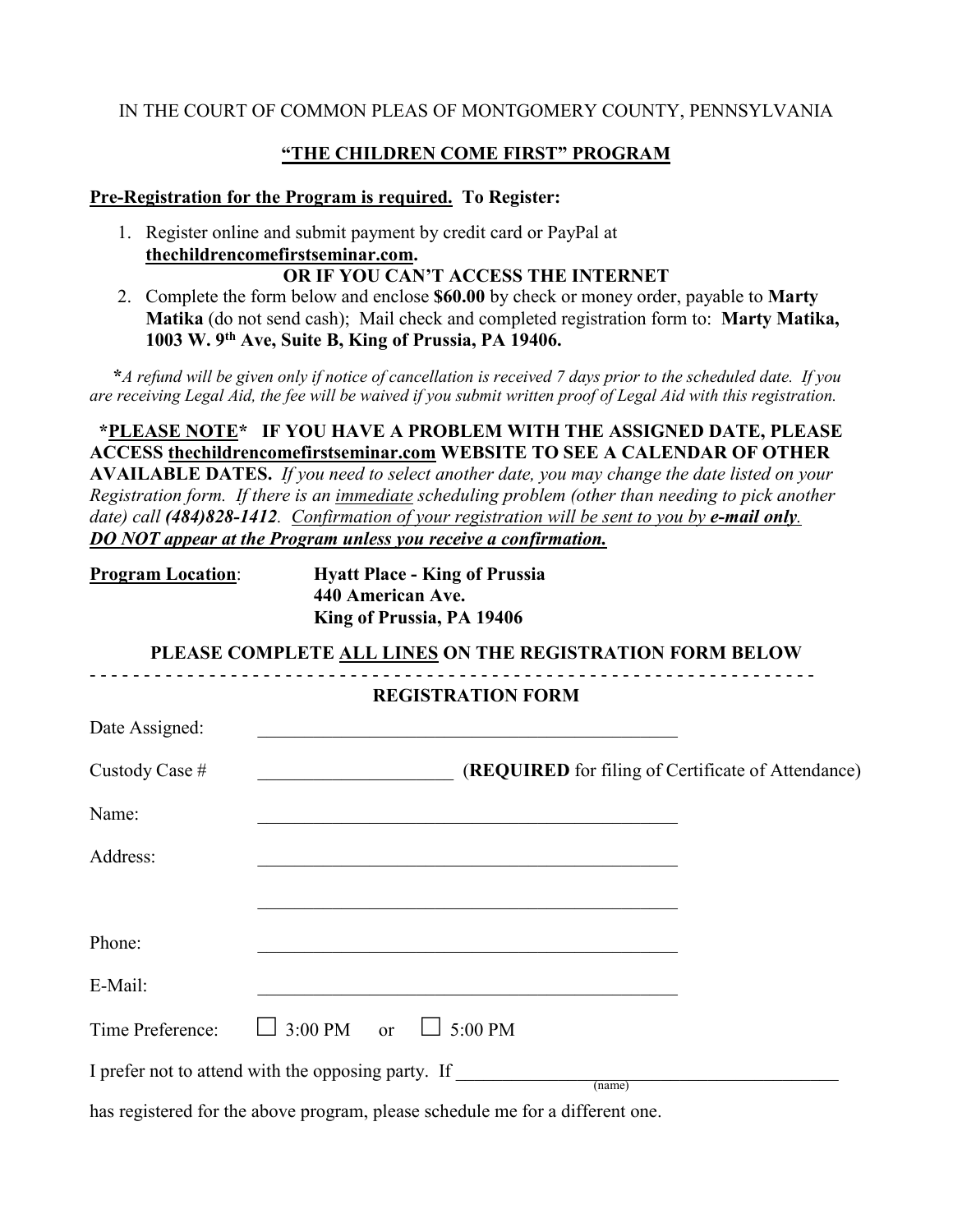### IN THE COURT OF COMMON PLEAS OF MONTGOMERY COUNTY, PENNSYLVANIA

| the contract of the contract of the | NO.<br>the property of the control of the con-<br>the contract of the contract of the contract of the contract of the contract of the contract of the contract of |
|-------------------------------------|-------------------------------------------------------------------------------------------------------------------------------------------------------------------|
| VS.                                 |                                                                                                                                                                   |
|                                     |                                                                                                                                                                   |

# **COMPLAINT FOR CUSTODY**

| -1. | The plaintiff is    |
|-----|---------------------|
|     | residing at         |
|     | 2. The defendant is |
|     | residing at         |

3. Plaintiff seeks (shared legal custody) (sole legal custody) (partial physical custody) (primary physical custody) (shared physical custody) (sole physical custody) (supervised physical custody) of the following child(ren):

| Name of Child                                                                                                  | Date of Birth | <b>Present Residence</b>                                                                                       |  |  |  |
|----------------------------------------------------------------------------------------------------------------|---------------|----------------------------------------------------------------------------------------------------------------|--|--|--|
|                                                                                                                |               |                                                                                                                |  |  |  |
| and the control of the control of the control of the control of                                                |               | 1000 - San Angeles, San Angeles, San Angeles, San Angeles, San Angeles, San Angeles, San Angeles, San Angeles, |  |  |  |
|                                                                                                                |               |                                                                                                                |  |  |  |
|                                                                                                                |               |                                                                                                                |  |  |  |
|                                                                                                                |               |                                                                                                                |  |  |  |
| The child(ren) was/were (not) born out of wedlock.                                                             |               |                                                                                                                |  |  |  |
|                                                                                                                |               |                                                                                                                |  |  |  |
| The child $(\text{ren})$ is <i>are</i> presently in the custody of                                             |               |                                                                                                                |  |  |  |
| who resides at the contract of the contract of the contract of the contract of the contract of the contract of |               |                                                                                                                |  |  |  |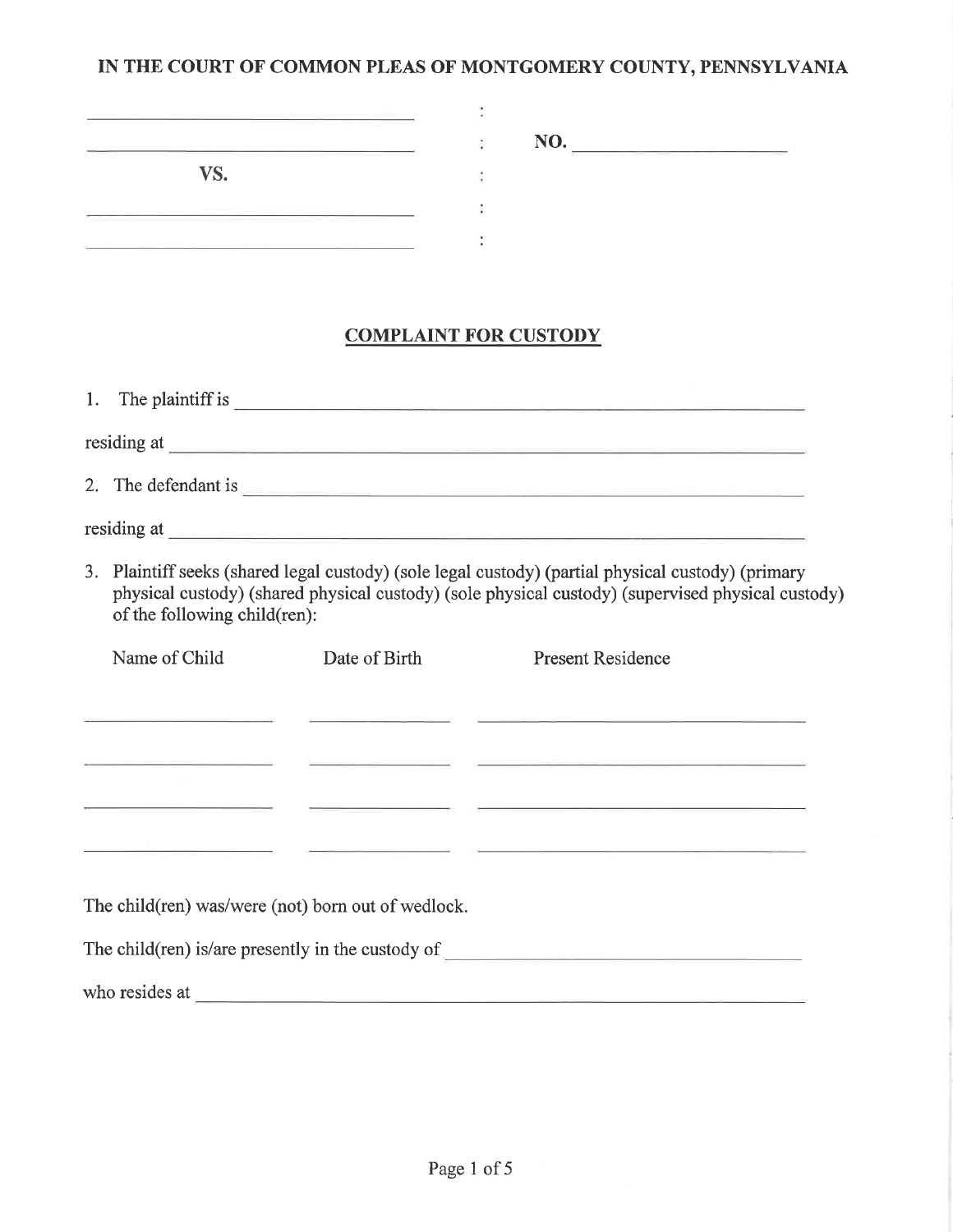During the past five years, the child(ren) has/have resided with the following persons and at the following addresses:

| (List all persons)<br>(List all addresses) |                                                                |                                                            |                                                                                                                                                                                                                                                                                                                                                               | (Dates) |  |  |  |  |
|--------------------------------------------|----------------------------------------------------------------|------------------------------------------------------------|---------------------------------------------------------------------------------------------------------------------------------------------------------------------------------------------------------------------------------------------------------------------------------------------------------------------------------------------------------------|---------|--|--|--|--|
|                                            |                                                                |                                                            |                                                                                                                                                                                                                                                                                                                                                               |         |  |  |  |  |
|                                            |                                                                |                                                            | The mother of the child(ren) is $\frac{1}{2}$                                                                                                                                                                                                                                                                                                                 |         |  |  |  |  |
|                                            |                                                                |                                                            |                                                                                                                                                                                                                                                                                                                                                               |         |  |  |  |  |
|                                            | She is (married) (divorced) (single)                           |                                                            |                                                                                                                                                                                                                                                                                                                                                               |         |  |  |  |  |
|                                            |                                                                |                                                            | The father of the child(ren) is $\frac{1}{2}$ is $\frac{1}{2}$ is $\frac{1}{2}$ is $\frac{1}{2}$ is $\frac{1}{2}$ is $\frac{1}{2}$ is $\frac{1}{2}$ is $\frac{1}{2}$ is $\frac{1}{2}$ is $\frac{1}{2}$ is $\frac{1}{2}$ is $\frac{1}{2}$ is $\frac{1}{2}$ is $\frac{1}{2}$ is $\frac{1}{2$                                                                    |         |  |  |  |  |
|                                            |                                                                |                                                            | currently residing at experience of the contract of the contract of the contract of the contract of the contract of the contract of the contract of the contract of the contract of the contract of the contract of the contra                                                                                                                                |         |  |  |  |  |
|                                            | He is (married) (divorced) (single)                            |                                                            |                                                                                                                                                                                                                                                                                                                                                               |         |  |  |  |  |
| 4.                                         |                                                                |                                                            |                                                                                                                                                                                                                                                                                                                                                               |         |  |  |  |  |
|                                            |                                                                | The plaintiff currently resides with the following people: |                                                                                                                                                                                                                                                                                                                                                               |         |  |  |  |  |
|                                            | Name                                                           |                                                            | Relationship                                                                                                                                                                                                                                                                                                                                                  |         |  |  |  |  |
|                                            |                                                                |                                                            | <u>Southern and the company of the company of the company of the company of the company of the company of the company of the company of the company of the company of the company of the company of the company of the company o</u><br><u> 1989 - Johann Harry Harry Harry Harry Harry Harry Harry Harry Harry Harry Harry Harry Harry Harry Harry Harry</u> | PE.     |  |  |  |  |
|                                            |                                                                |                                                            | <u> 1980 - Johann Harry Harry Barn, amerikan personal (h. 1980).</u><br>1980 - Johann Harry, politik eta biztanleriar (h. 1980).                                                                                                                                                                                                                              |         |  |  |  |  |
| 5.                                         | The relationship of the defendant to the child(ren) is that of |                                                            |                                                                                                                                                                                                                                                                                                                                                               |         |  |  |  |  |
|                                            | The defendant currently resides with the following people:     |                                                            |                                                                                                                                                                                                                                                                                                                                                               |         |  |  |  |  |
|                                            | Name                                                           |                                                            | Relationship                                                                                                                                                                                                                                                                                                                                                  |         |  |  |  |  |
|                                            |                                                                |                                                            | <u> Alexandro de la concerta de la c</u>                                                                                                                                                                                                                                                                                                                      |         |  |  |  |  |
|                                            |                                                                |                                                            | the contract of the contract of the contract of the contract of the contract of                                                                                                                                                                                                                                                                               |         |  |  |  |  |
|                                            |                                                                |                                                            |                                                                                                                                                                                                                                                                                                                                                               |         |  |  |  |  |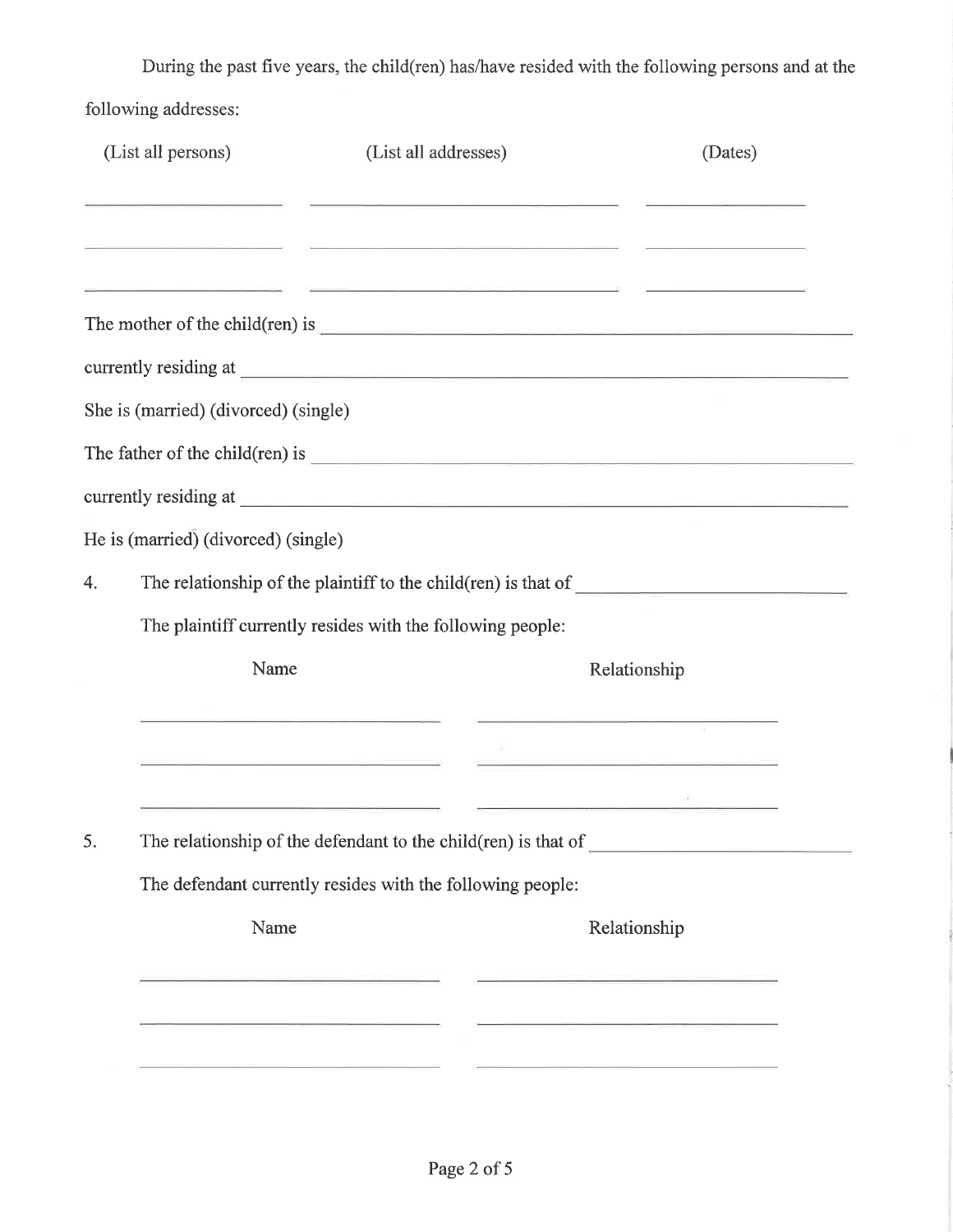6. Plaintiff has (not) participated as a party or witness, or in another capacity, in other litigation concerning the custody of the child(ren) in this, or another court. The court, term and number, and its relationship to the action is experience of the set of the set of the set of the set of the set of the set of the set of the set of the set of the set of the set of the set of the set of the set of the set of the set of th

Plaintiff has (no) information of a custody proceeding concerning the child(ren) pending in a court of the Commonwealth. The court, term and number, and its relationship to this action is

Plaintiff (knows) (does not know) of a person not a party to the proceedings who has physical custody of the child(ren) or claims to have custodial rights with respect to the child(ren).

The name and address of such person is expression of the name and address of such person is

7. The best interest and permanent welfare of the child (ren) will be served by granting the relief 

 $\bar{\rm H}$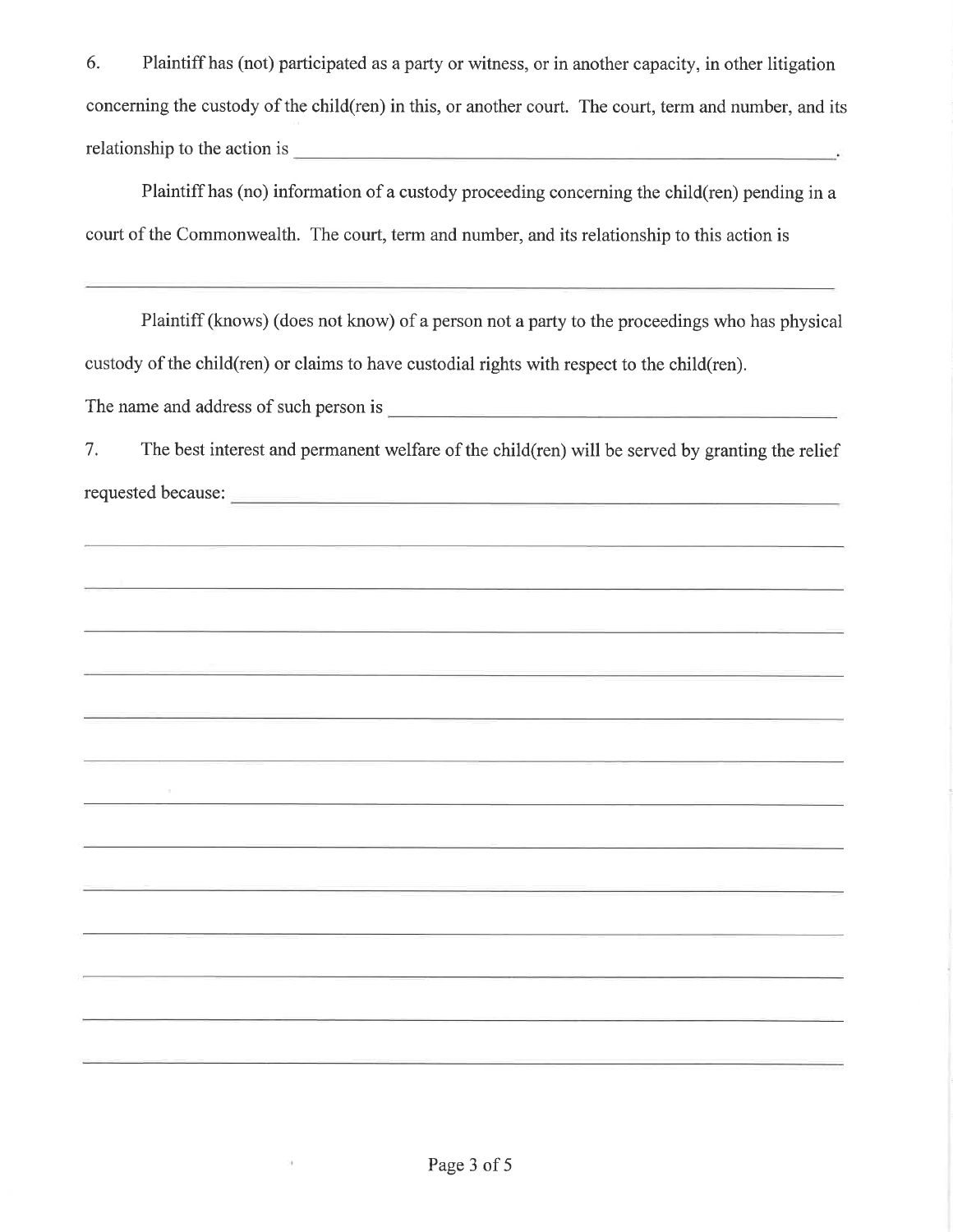Each parent whose parental rights to the child (ren) have not been terminated and the person 8. who has physical custody of the child (ren) have been named as parties to this action. All other people, named below, who are known to have or claim a right to custody of the child(ren) have been given notice of the pendency of this action and the right to intervene:

|    | Name                                                                                                                                                                                                                                             | Address                                                                                                                                                                                                                | Basis of Claim |
|----|--------------------------------------------------------------------------------------------------------------------------------------------------------------------------------------------------------------------------------------------------|------------------------------------------------------------------------------------------------------------------------------------------------------------------------------------------------------------------------|----------------|
| 9. | (a) If the plaintiff is a grandparent who is not in loco parent is to the child and is seeking<br>physical and/or legal custody pursuant to 23 Pa.C.S. §5323, you must plead facts establishing<br>standing pursuant to 23 Pa.C.S. $\S$ 5324(3). |                                                                                                                                                                                                                        |                |
|    |                                                                                                                                                                                                                                                  | (b) If the plaintiff is a grandparent or great-grandparent who is seeking partial physical custody<br>or supervised physical custody pursuant to 23 $P_2 \cap S_3$ $S_4$ $S_5$ $S_6$ you must plead facts establishing |                |

or supervised physical custody pursuant to 23 Pa.C.S. §5325, you must plead facts establishing standing pursuant to §5325.

(c) If the plaintiff is a person seeking physical and/or legal custody pursuant to 23 Pa.C.S. §5324(2) as a person who stands in loco parentis to the child, you must plead facts establishing standing.

10. I have attached the Criminal Record/Abuse History Verification form required pursuant to Pa.R.C.P. No. 1915.3-2.

WHEREFORE, the Plaintiff respectfully requests that this Honorable Court grant (shared legal) custody) (sole legal custody) (partial physical custody) (primary physical custody) (shared physical custody) (sole physical custody) (supervised physical custody) of the child(ren).

Respectfully submitted

Date

Petitioner

(print your address)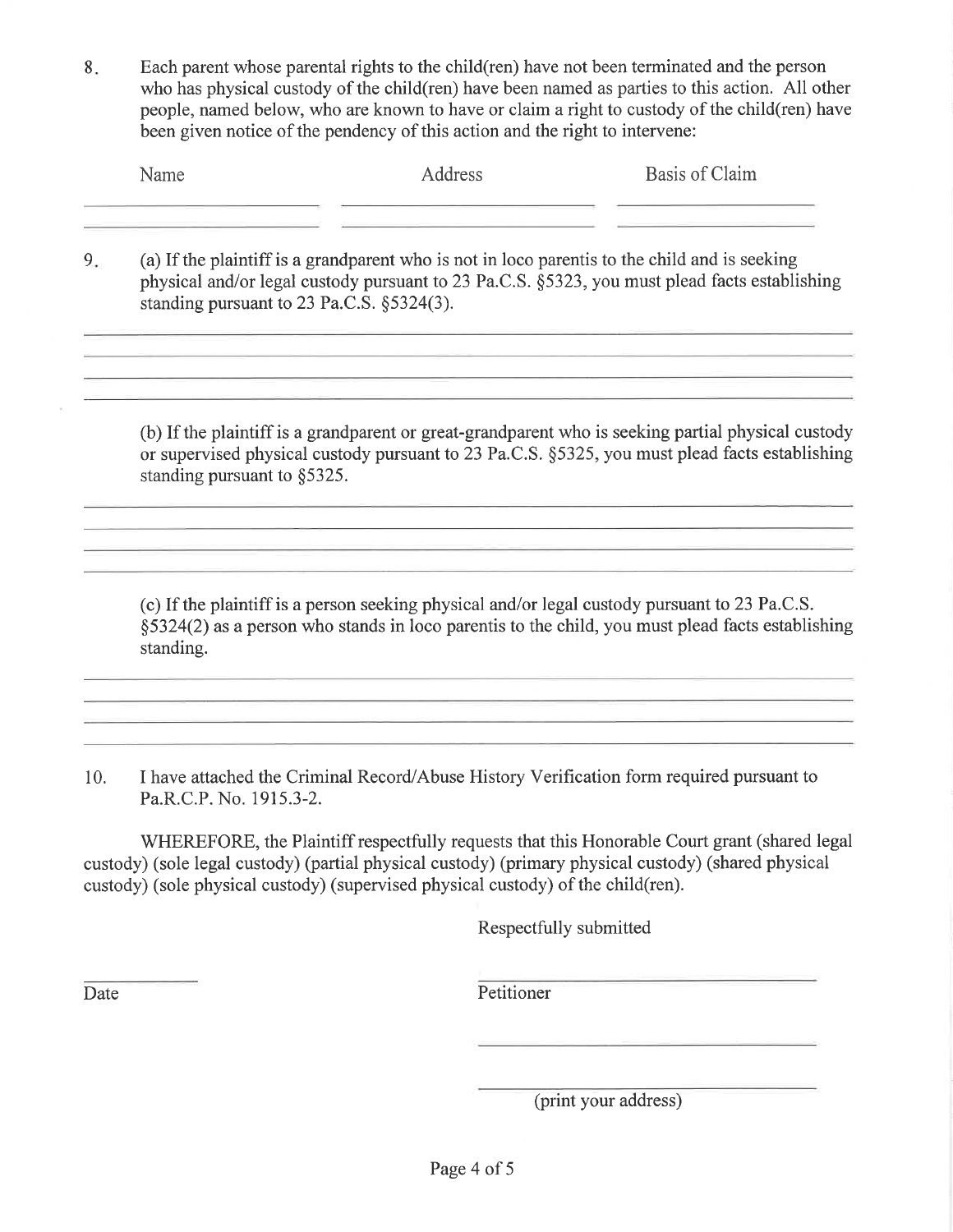I verify that the statements made in this Complaint are true and correct as to my personal knowledge, information and belief. I understand that false statements herein are made subject to the penalties of 18 Pa.C.S. §4904, relating to unsworn falsification to authorities.

Date

Petitioner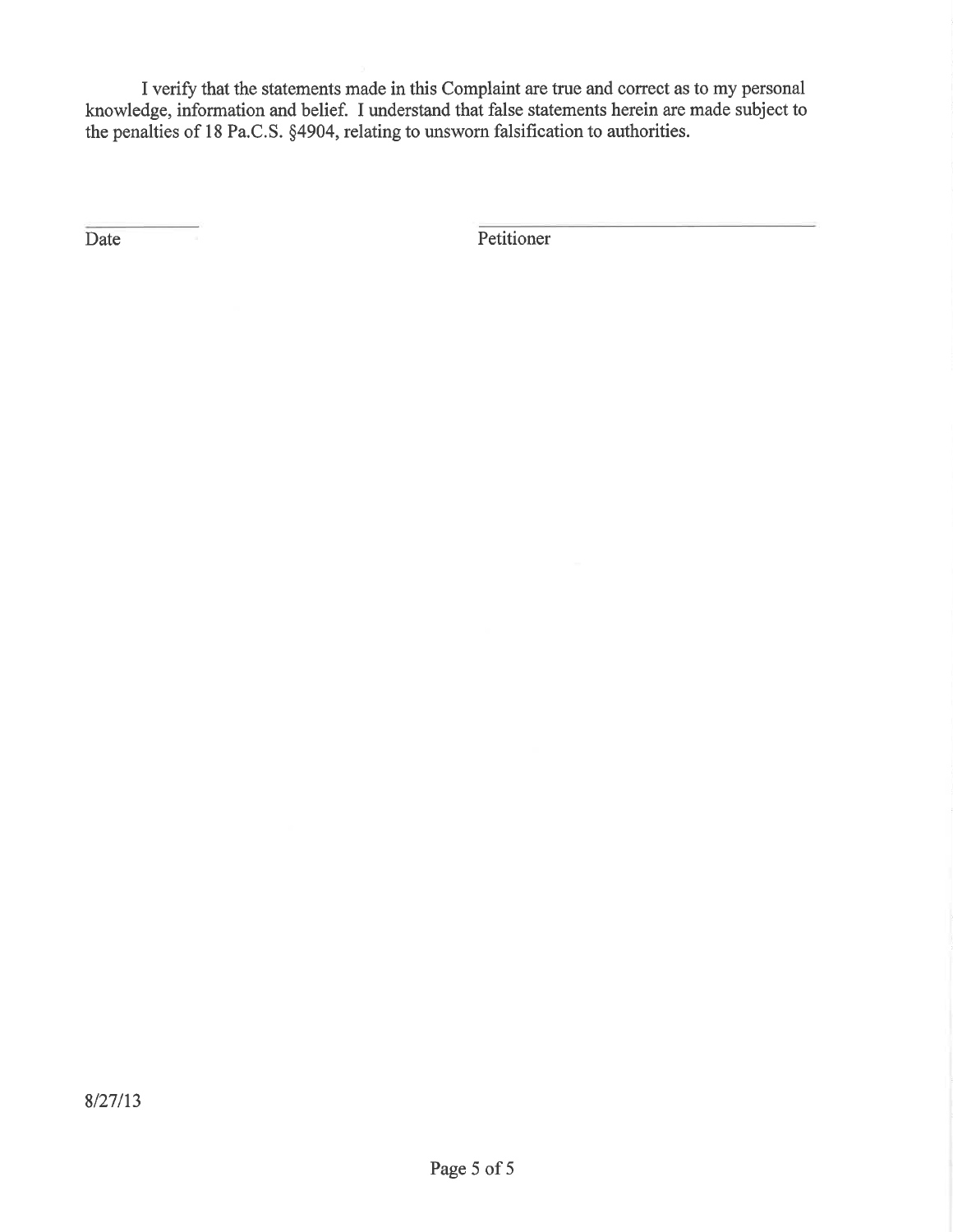| Plaintiff | : IN THE COURT OF COMMON PLEAS<br>: MONTGOMERY COUNTY, PENNSYLVANIA |
|-----------|---------------------------------------------------------------------|
| VS.       | : NO.                                                               |
| Defendant |                                                                     |
|           | : CIVIL ACTION - CUSTODY                                            |

# AFFIDAVIT PURSUANT TO 23 Pa.C.S.A. §5328 and §5329 **CRIMINAL RECORD/ ABUSE HISTORY VERIFICATION**

hereby swear or affirm that, subject to penalties of law  $I$ . including 18 Pa.C.S. §4904 relating to unsworn falsification to authorities that:

1. Unless indicated by my checking the box next to a crime below, neither I nor any other member of my household have been convicted or pled guilty or pled no contest or was adjudicated delinquent where the record is publicly available pursuant to the Juvenile Act, 42 Pa.C.S. §6307 to any of the following crimes in Pennsylvania or a substantially equivalent crime in any other jurisdiction, including pending charges:

Please state whether or not you and/or another adult living in your household have been convicted of, pled guilty or no contest to the following crimes in Pennsylvania or any other jurisdiction, as follows:

| <b>NO</b>                | <b>YES</b> | Crime                                                                | Self      | <b>Other Household</b><br>Member | Date Of<br>Conviction<br>& Plea | Sentence |
|--------------------------|------------|----------------------------------------------------------------------|-----------|----------------------------------|---------------------------------|----------|
| $\overline{\phantom{a}}$ | $\Box$     | 18 Pa.C.S. Ch. 25<br>Criminal homicide;<br>Murder;                   | $\Box$    | Ω<br>Name:                       |                                 |          |
| $\Box$                   | $\Box$     | 18 Pa.C.S. §2702<br><b>Aggravated Assault;</b>                       | $\Box$    | $\Box$<br>Name:                  |                                 |          |
| $\square$                | $\Box$     | 18 Pa.C.S. §2706<br><b>Terroristic Threats</b>                       | $\Box$    | $\Box$<br>Name:                  |                                 |          |
| $\Box$                   | $\Box$     | 18 Pa.C.S. §2709.1<br>Stalking;                                      | $\square$ | $\Box$<br>Name:                  |                                 |          |
| $\Box$                   | $\Box$     | 18 Pa.C.S. §2901<br>Kidnapping;                                      | $\Box$    | $\Box$<br>Name:                  |                                 |          |
| $\Box$                   | $\Box$     | 18 Pa.C.S. §2902<br>Unlawful restraint;                              | $\Box$    | $\Box$<br>Name:                  |                                 |          |
| $\Box$                   | $\Box$     | 18 Pa.C.S. §2903<br>False imprisonment;                              | $\square$ | Ċ<br>Name:                       |                                 |          |
| Ò                        | $\Box$     | 18 Pa.C.S. §2910<br>Luring child into motor<br>vehicle or structure; | $\square$ | $\Box$<br>Name:                  |                                 |          |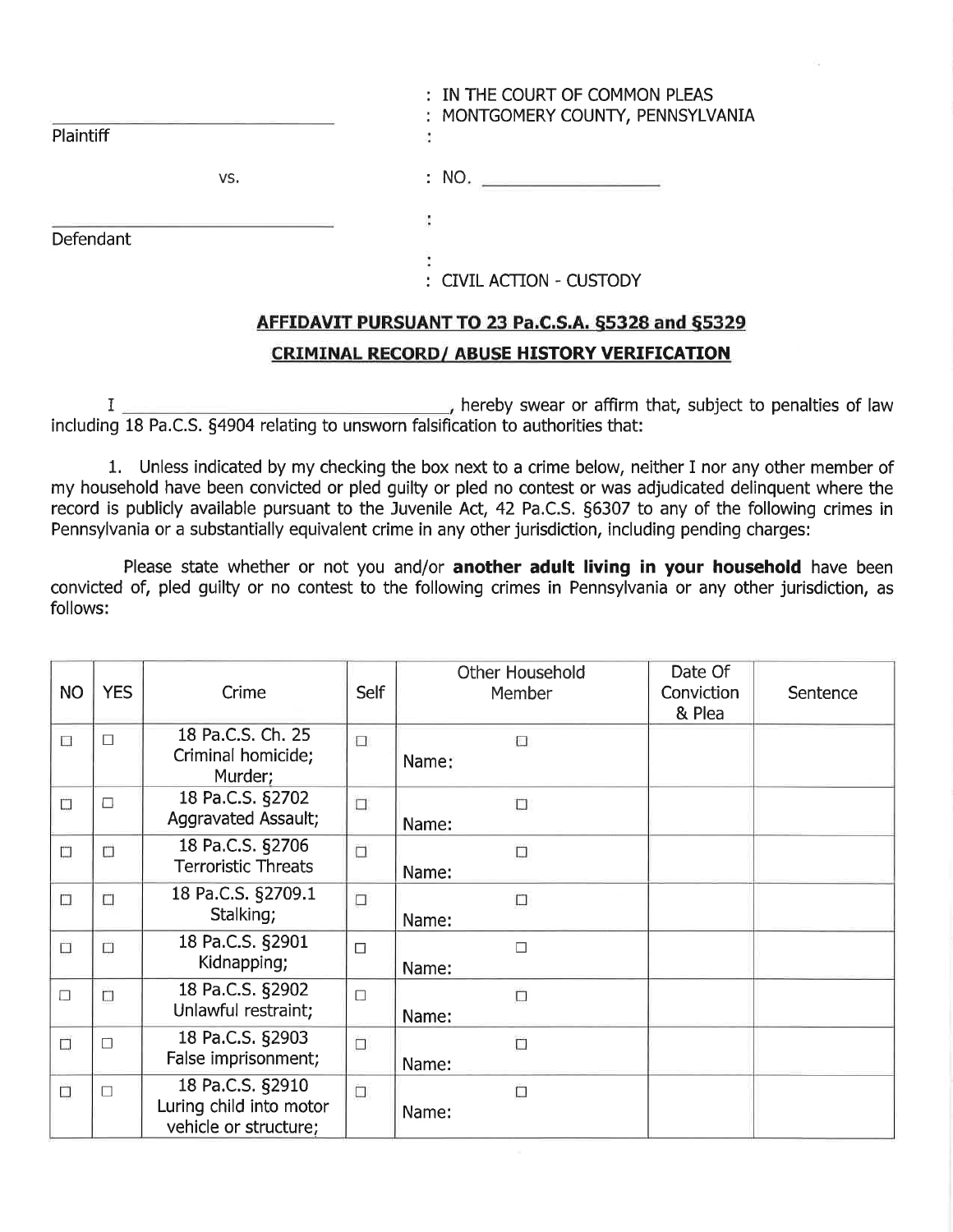| <b>NO</b>                | <b>YES</b> | Crime                                                                                | Self   | <b>Other Household</b><br>Member | Date Of<br>Conviction<br>& Plea | Sentence |
|--------------------------|------------|--------------------------------------------------------------------------------------|--------|----------------------------------|---------------------------------|----------|
| $\Box$                   | $\Box$     | 18 Pa.C.S. §3122.1<br>Statutory sexual assault                                       | $\Box$ | □<br>Name:                       |                                 |          |
| $\Box$                   | $\Box$     | 18 Pa.C.S. §3123<br>Involuntary deviate<br>sexual intercourse                        | $\Box$ | $\Box$<br>Name:                  |                                 |          |
| $\Box$                   | $\Box$     | 18 Pa.C.S. §3124.1<br>Sexual assault                                                 | $\Box$ | $\Box$<br>Name:                  |                                 |          |
| $\Box$                   | $\Box$     | 18 Pa.C.S. §3125<br>Aggravated indecent<br>assault                                   | $\Box$ | $\Box$<br>Name:                  |                                 |          |
| $\Box$                   | $\Box$     | 18 Pa.C.S. §3126<br>Indecent assault                                                 | $\Box$ | $\Box$<br>Name:                  |                                 |          |
| o                        | □          | 18 Pa.C.S. §3127<br><b>Indecent Exposure</b>                                         | $\Box$ | $\Box$<br>Name:                  |                                 |          |
| $\Box$                   | $\Box$     | 18 Pa.C.S. §3129<br>Sexual intercourse with<br>animal                                | $\Box$ | $\Box$<br>Name:                  |                                 |          |
| $\Box$                   | $\Box$     | 18 Pa.C.S. §3130<br>Conduct relating to sex<br>offenders                             | $\Box$ | $\Box$<br>Name:                  |                                 |          |
| $\Box$                   | $\Box$     | 18 Pa.C.S. §3301 Arson<br>and related offenses;                                      | $\Box$ | $\Box$<br>Name:                  |                                 |          |
| $\Box$                   | $\Box$     | 18 Pa.C.S. §4302<br>Incest                                                           | $\Box$ | $\Box$<br>Name:                  |                                 |          |
| $\overline{\phantom{a}}$ | П          | 18 Pa.C.S. §4303<br>Concealing death of a<br>child;                                  | $\Box$ | $\Box$<br>Name:                  |                                 |          |
| $\Box$                   | Œ          | 18 Pa.C.S. §4304<br>Endangering the welfare<br>of children;                          | $\Box$ | $\Box$<br>Name:                  |                                 |          |
| $\Box$                   | $\Box$     | 18 Pa.C.S. §4305<br>Dealing in infant<br>children;                                   | $\Box$ | $\Box$<br>Name:                  |                                 |          |
| $\Box$                   | $\Box$     | 18 Pa.C.S. §5902(b)<br>Prostitution and related<br>offenses;                         | $\Box$ | $\Box$<br>Name:                  |                                 |          |
| $\Box$                   | $\Box$     | 18 Pa.C.S. §5903(c)(d)<br>Obscene and other<br>sexual materials and<br>performances; | $\Box$ | $\Box$<br>Name:                  |                                 |          |
| $\Box$                   | $\Box$     | 18 Pa.C.S. §6301<br>Corruption of minors                                             | $\Box$ | $\Box$<br>Name:                  |                                 |          |
| $\Box$                   | $\Box$     | 18 Pa.C.S. §6318<br>Unlawful contact with<br>minor                                   | $\Box$ | $\Box$<br>Name:                  |                                 |          |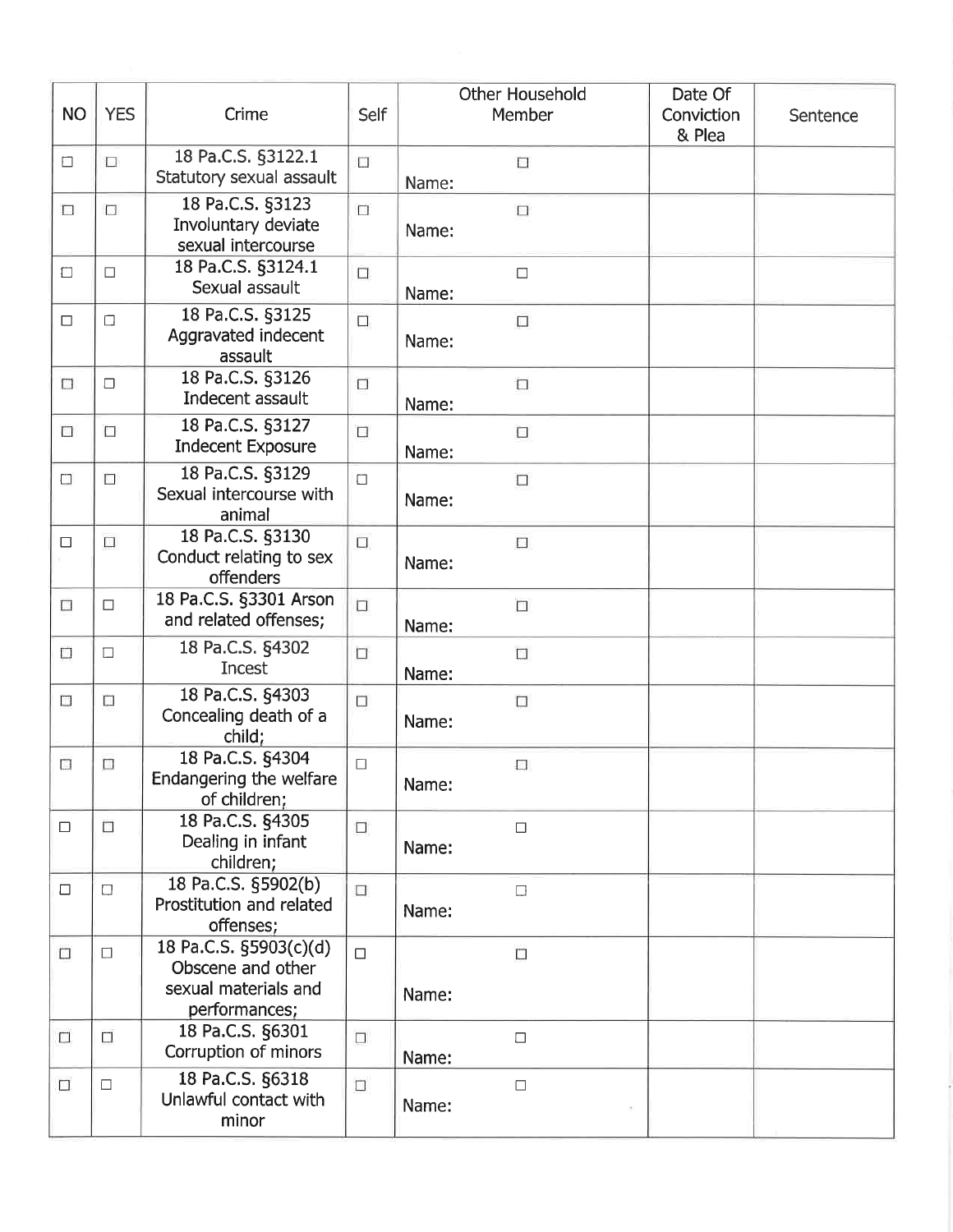| <b>NO</b> | <b>YES</b> | Crime                                                                                                                        | <b>Self</b> | Other Household<br>Member | Date Of<br>Conviction<br>& Plea | Sentence |
|-----------|------------|------------------------------------------------------------------------------------------------------------------------------|-------------|---------------------------|---------------------------------|----------|
| $\Box$    | $\Box$     | 18 Pa.C.S. §6320<br>Sexual exploitation of<br>children                                                                       | $\Box$      | $\Box$<br>Name:           |                                 |          |
| П         | П          | 18 Pa.C.S. §6114<br>Contempt for violation<br>of a Protection from<br>Abuse order or<br>agreement;                           | $\Box$      | Ð<br>Name:                |                                 |          |
| $\Box$    | П          | Driving under the<br>Influence of alcohol or a<br>controlled substance or<br>drugs;                                          | $\Box$      | О<br>Name:                |                                 |          |
| $\Box$    | П          | Possession, sale,<br>delivery, manufacturing<br>or offering for sale any<br>controlled substance or<br>other drug or device; | $\Box$      | $\Box$<br>Name:           |                                 |          |

Unless indicated by my checking the box next to an item below, neither I nor any other member of my  $2.$ household have a history of violent or abusive conduct including the following:

| NO.    | <b>YES</b> |                                                                                                                                                 | Self   | Adult in my<br><b>Household</b> | Date Of<br>Finding | If YES, Where? |
|--------|------------|-------------------------------------------------------------------------------------------------------------------------------------------------|--------|---------------------------------|--------------------|----------------|
| $\Box$ | П          | A finding of abuse by a<br>Children & Youth Agency<br>or similar agency in<br>Pennsylvania or similar<br>statute in another<br>jurisdiction     | Π      | п<br>Name:                      |                    |                |
| Ð      | e.         | Abusive conduct as<br>defined under the<br><b>Protection from Abuse</b><br>act in Pennsylvania or<br>similar statute in<br>another jurisdiction | $\Box$ | П<br>Name:                      |                    |                |
| П      | П          | Involvement with a<br>Children & Youth Agency<br>or similar agency in<br>Pennsylvania in or<br>another jurisdiction.                            | $\Box$ | $\Box$<br>Name:                 |                    |                |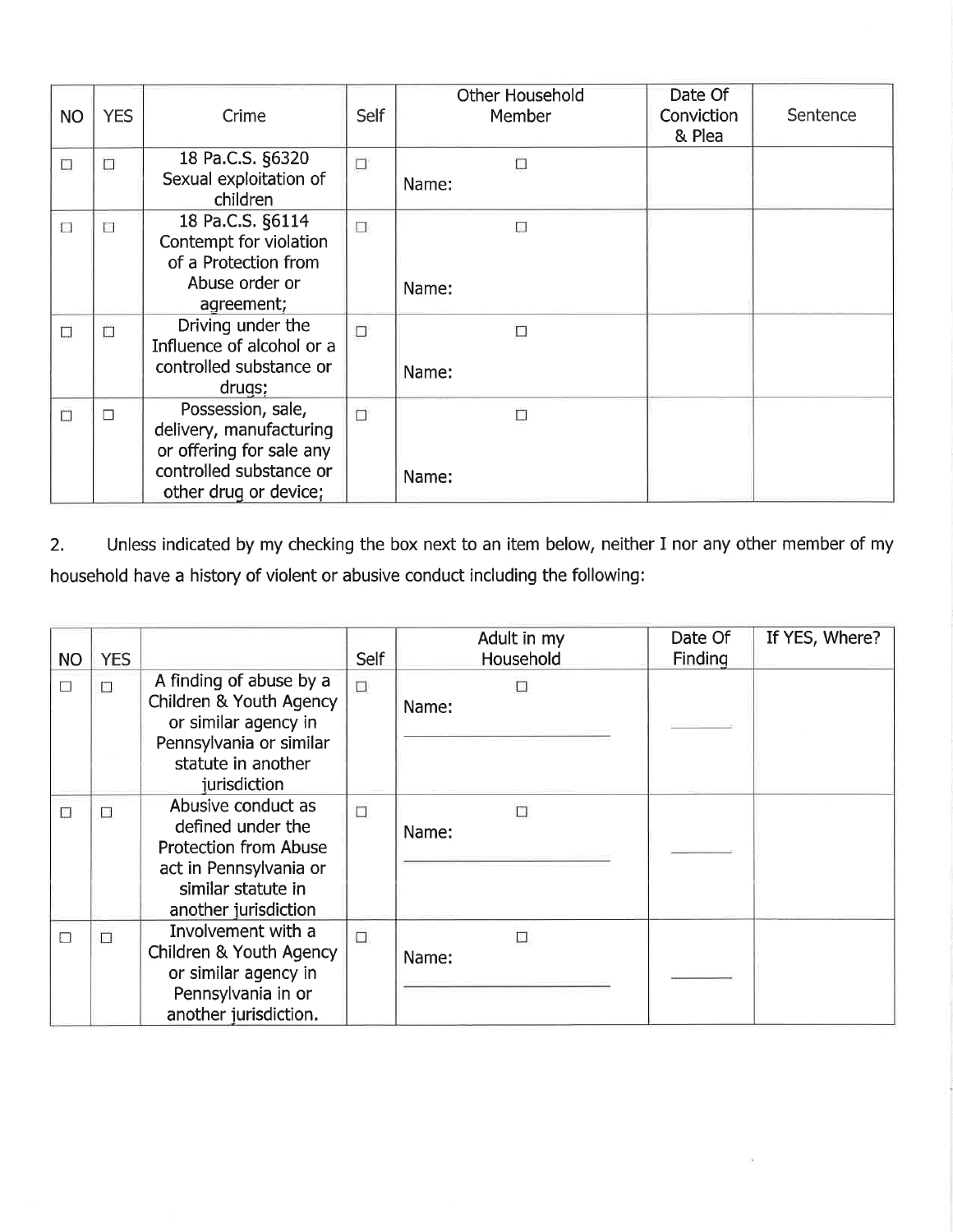Please list any evaluation, counseling or other treatment received following conviction or finding of 3. abuse: 2008 - 2008 - 2008 - 2008 - 2008 - 2008 - 2018 - 2018 - 2018 - 2018 - 2018 - 2018 - 2018 - 2018 - 2018

If any conviction above applies to a household member, not a party, state that person's name, date of  $4.$ birth and relationship to the child:

If you are aware that the other party or members of the other party's household has or have a 5. 

I verify that the statements made in this affidavit are true and correct to the best of my knowledge, information or belief. I understand that any false statements herein are subject to the penalties of 18 Pa.C.S.A. §4904 relating to unsworn falsification to authorities.

Signature

Printed name

CRIMINAL CHARGE INFORMATION FOR INDIVIDUALS INVOLVED IN CHILD CUSTODY CASES CAN BE FOUND BY ACCESSING THE JEN & DAVE PROGRAM AT WWW.JENDAVEPROGRAM.US

 $5/20/14$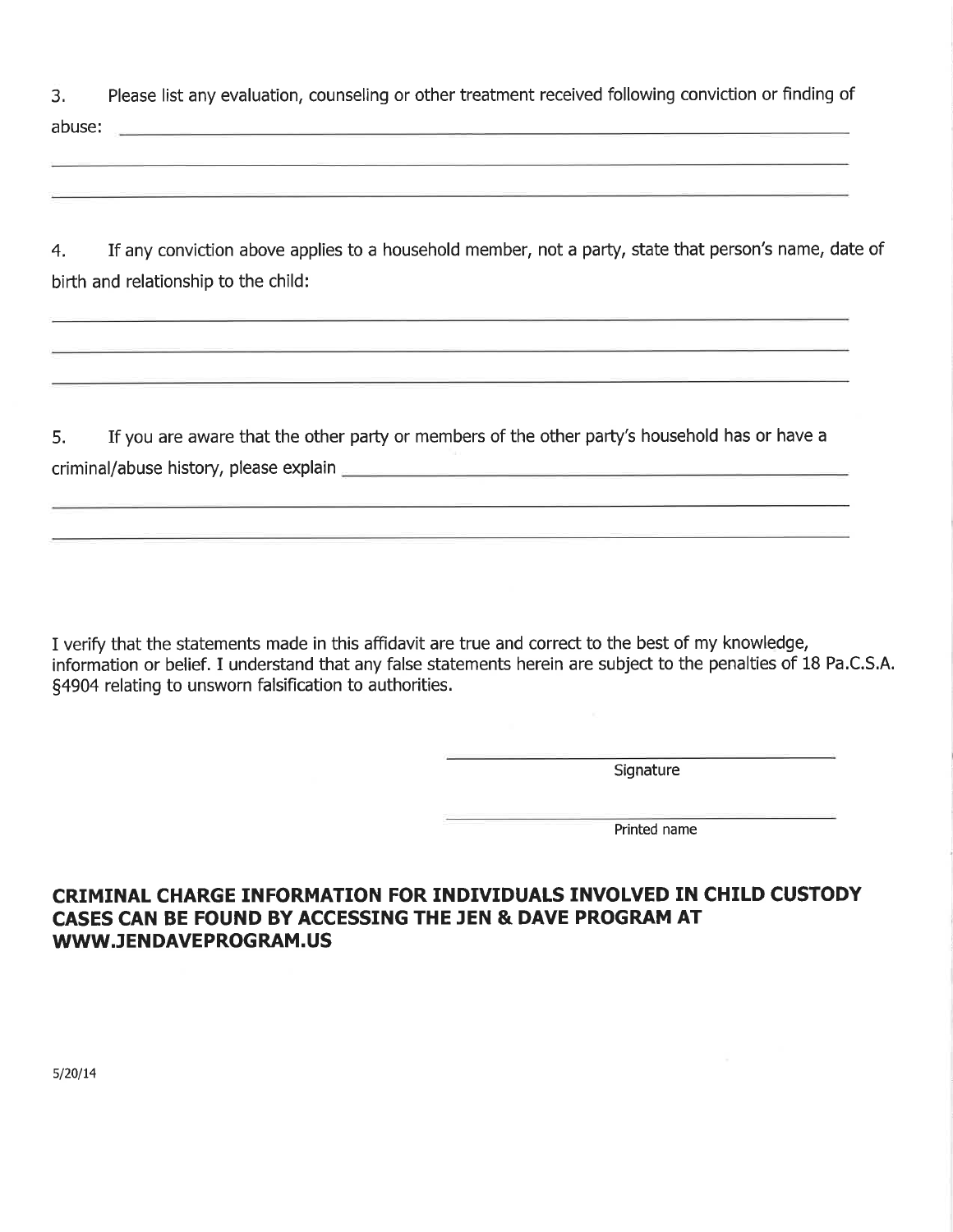|              | PLAINTIFF                                                                                                                                                                                   |                                                                                                                                                                                                                                                                |  |  |  |  |
|--------------|---------------------------------------------------------------------------------------------------------------------------------------------------------------------------------------------|----------------------------------------------------------------------------------------------------------------------------------------------------------------------------------------------------------------------------------------------------------------|--|--|--|--|
|              | VS.                                                                                                                                                                                         | MONTGOMERY COUNTY, PENNSYLVANIA                                                                                                                                                                                                                                |  |  |  |  |
|              |                                                                                                                                                                                             | NO.                                                                                                                                                                                                                                                            |  |  |  |  |
|              | DEFENDANT                                                                                                                                                                                   |                                                                                                                                                                                                                                                                |  |  |  |  |
|              |                                                                                                                                                                                             | ENTRY OF APPEARANCE AS A SELF-REPRESENTED PARTY                                                                                                                                                                                                                |  |  |  |  |
|              | I am the $\Box$ Plaintiff $\Box$ Defendant in the above-captioned case and,                                                                                                                 |                                                                                                                                                                                                                                                                |  |  |  |  |
|              | I intend to represent myself in the abovementioned case.                                                                                                                                    |                                                                                                                                                                                                                                                                |  |  |  |  |
|              | Check only one box below:                                                                                                                                                                   |                                                                                                                                                                                                                                                                |  |  |  |  |
|              | This is a new case and I am representing myself. I have decided not to hire an attorney to represent me.<br>OR.                                                                             |                                                                                                                                                                                                                                                                |  |  |  |  |
|              | This is not a new case and I am representing myself. I have decided not to hire an attorney to represent me.                                                                                |                                                                                                                                                                                                                                                                |  |  |  |  |
|              | OR                                                                                                                                                                                          | This is not a new case and <b>CONFIDENTIAL CONSUMING THE CONFIDENTIAL CONSUMING THE CONFIDENTIAL CONFIDENTIAL CONSUMING THE CONFIDENTIAL CONFIDENTIAL CONFIDENTIAL CONFIDENTIAL CONFIDENTIAL CONFIDENTIAL CONFIDENTIAL CONFIDENT</b>                           |  |  |  |  |
|              | attorney listed above at the following address:                                                                                                                                             | represented me in this case. However, I have decided not to be represented by that attorney and hereby direct<br>the Prothonotary to remove that attorney as counsel of record in this case. I will provide a copy of this form to the                         |  |  |  |  |
|              | The attorney shall acknowledge his/her withdrawal from this case by his/her signature below:                                                                                                |                                                                                                                                                                                                                                                                |  |  |  |  |
|              |                                                                                                                                                                                             |                                                                                                                                                                                                                                                                |  |  |  |  |
| $\mathsf{L}$ | By my signature below, I enter my appearance as a self-represented party:                                                                                                                   |                                                                                                                                                                                                                                                                |  |  |  |  |
|              |                                                                                                                                                                                             |                                                                                                                                                                                                                                                                |  |  |  |  |
|              |                                                                                                                                                                                             | I understand that I must provide a street address or P.O. Box for the purpose of receiving all future pleadings and<br>other legal notices. I further understand that this does not need to be my home address. My address below for the                       |  |  |  |  |
|              | purpose of receiving all future pleadings and other legal notices [IS] [IS NOT] my home address:                                                                                            |                                                                                                                                                                                                                                                                |  |  |  |  |
|              |                                                                                                                                                                                             | I understand that this address will be the only location to which important documents are sent, and that I am fully<br>responsible to regularly check my mail at such address to ensure that I do not miss important dates or proceedings.                     |  |  |  |  |
|              | Custody Act, 23 Pa. C.S.§5336(b).                                                                                                                                                           | □ I am not providing my address because it is a CONFIDENTIAL address protected by the Protection from<br>Abuse Act, 23 Pa. C.S§6112 and/or the Address Confidentiality Program, 23 Pa. C.S.§6701-6713, and the Child                                           |  |  |  |  |
|              | My home telephone number is:<br>My cellular telephone number is:                                                                                                                            | My email address is <b>well as a control of the series of the series of the series of the series of the series of the series of the series of the series of the series of the series of the series of the series of the series o</b><br>My facsimile number is |  |  |  |  |
|              | from Abuse Act, 23 Pa. C.S§6112 and/or the Child Custody Act, 23 Pa. C.S§5336(c).                                                                                                           | □ 1 am not providing my telephone number or Email because it is CONFIDENTIAL, protected by the Protection                                                                                                                                                      |  |  |  |  |
|              | NUMBER OR CELLULAR TELEPHONE NUMBER CHANGES - NO EXCEPTIONS!                                                                                                                                | I UNDERSTAND THAT I MUST FILE A NEW FORM EVERY TIME MY ADDRESS, HOME TELEPHONE                                                                                                                                                                                 |  |  |  |  |
|              | I have provided a copy of this form to all other attorneys or other self-represented parties at the<br>following addresses as listed below: (attach additional page if you need more space) |                                                                                                                                                                                                                                                                |  |  |  |  |
|              |                                                                                                                                                                                             | Name Address                                                                                                                                                                                                                                                   |  |  |  |  |

 $\bar{\mathcal{O}}$ 

 $\mathcal{D}^{\mathcal{A}}$